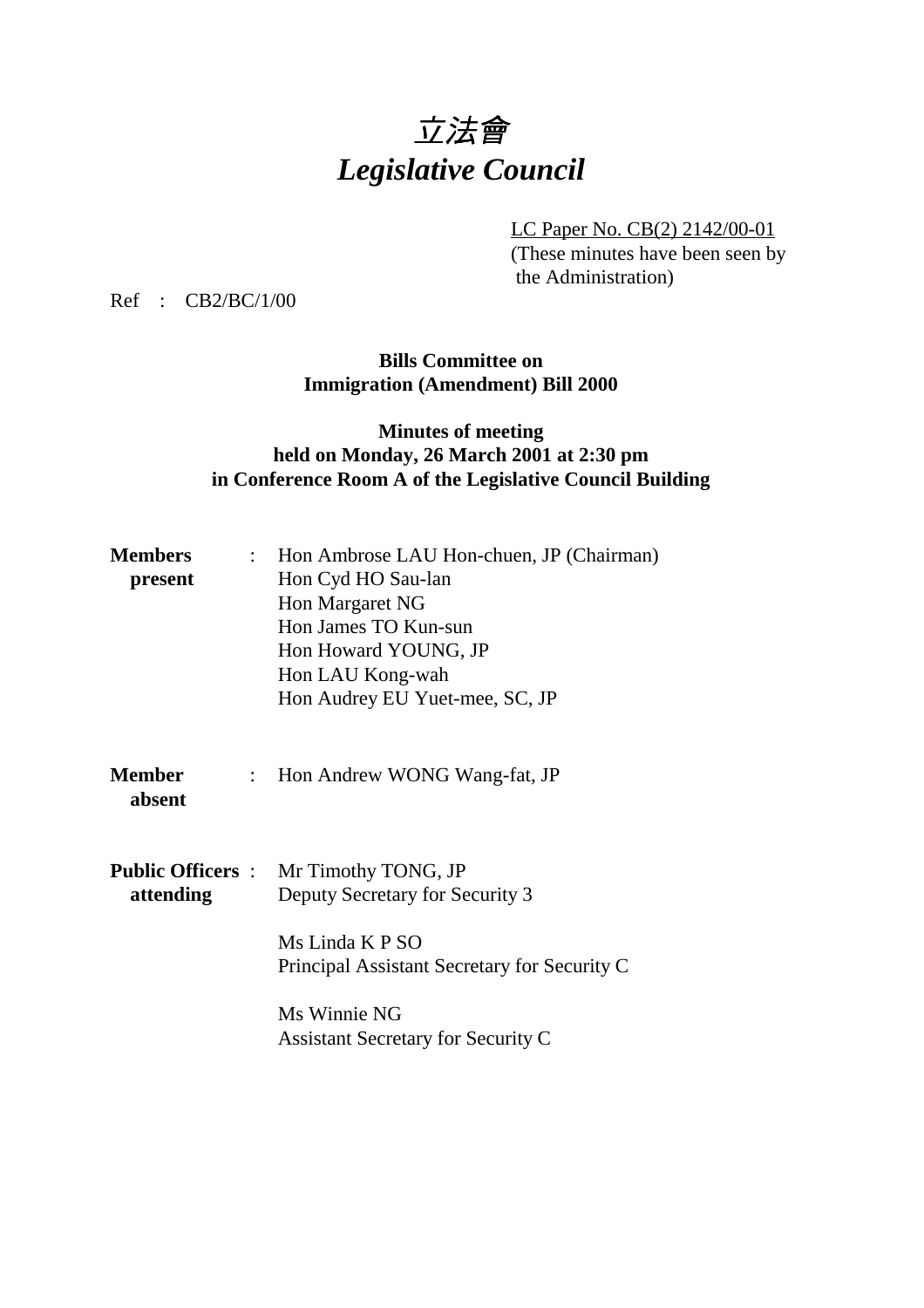|                               | Mr Anthony WU<br>Deputy Law Officer (Civil Law)                                                                                                                                     |
|-------------------------------|-------------------------------------------------------------------------------------------------------------------------------------------------------------------------------------|
|                               | Mr Gilbert MO<br>Deputy Law Draftsman                                                                                                                                               |
|                               | Dr C M LAU<br><b>Chief Chemist</b>                                                                                                                                                  |
|                               | Dr LAW Man-yee, Betty<br><b>Senior Chemist</b>                                                                                                                                      |
|                               | Mr LAW Yiu-tung<br>Assistant Director of Immigration (Visa & Policies)                                                                                                              |
|                               | Mr TSOI Hon-kuen<br><b>Assistant Director of Immigration (Personal Documentation)</b>                                                                                               |
| <b>Invitation</b>             | <b>Attendance by : Professor Tony FUNG</b><br>Associate Dean, Faculty of Social Science and<br>Professor, Department of Statistics and Actuarial Science<br>University of Hong Kong |
| Clerk in<br>attendance        | : Mrs Sharon TONG<br>Chief Assistant Secretary (2)1                                                                                                                                 |
| <b>Staff</b> in<br>attendance | Mr Arthur CHEUNG<br><b>Assistant Legal Adviser 5</b>                                                                                                                                |
|                               | Mr Raymond LAM<br>Senior Assistant Secretary (2)5                                                                                                                                   |

 $- 2 -$ 

Action

#### **I. Meeting with Professor Tony FUNG** (LC Paper No. CB(2) 1093/00-01(01))

 Professor Tony FUNG presented his submission and concluded that conducting genetic tests for members of the same family unit in two laboratories located in different places was an acceptable procedure which was reasonable and usually very reliable. He said that in order to better protect the rights of an applicant and minimise the chance of a true parentage being mistaken as no parentage, a re-test could be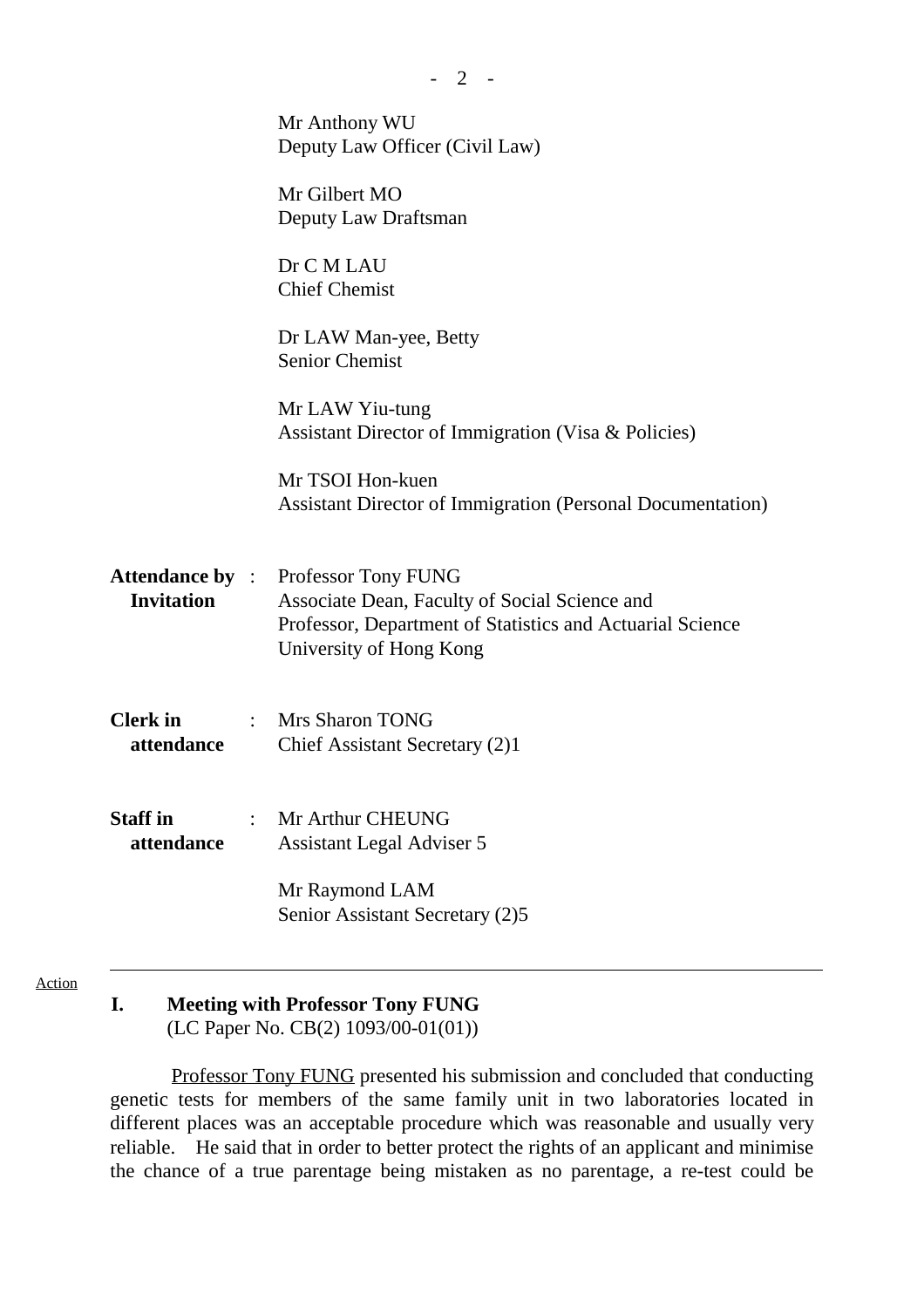conducted in cases where DNA analysis indicated no parentage.

Action

2. Ms Audrey EU said that a prerequisite of conducting genetic tests for members of the same family unit in two places was that the two laboratories adopted the same procedures, used the same reagents and received the same accreditation. She asked whether the designated laboratory in the Mainland had received any accreditation. Miss Margaret NG expressed concern that one could not know of the standard and hence the reliability of the test result of a laboratory if it had not received any accreditation. She considered that there should at least be some indication that the laboratory had attained a certain standard.

3. Professor Tony FUNG responded that his views were given on the assumption that both the Government Laboratory and the designated laboratory in the Mainland would use the same reagents and adopt the same technology and procedures meeting international accreditation standard. To his knowledge, the Government Laboratory was accredited by the American Society of Crime Laboratory Directors for forensic serology and DNA analysis, which covered parentage testing. The designated laboratory in the Mainland had not received any accreditation. However, he was aware that some sizeable laboratories in the Mainland were of a very high standard. They should possess the technical capability to conduct the specified test even though there was no accreditation. He added that the Government Laboratory and the designated laboratory in the Mainland had agreed that "blind tests" and proficiency tests would be conducted on a regular basis to ensure quality.

4. Mr Howard YOUNG asked whether there were different international standards in respect of parentage testing. He also asked whether conversion of data could be made between different international standards. Professor Tony FUNG responded that if the same reagent, equipment and procedures were used by both laboratories, the results obtained from DNA analysis should not need any conversion. He added that it was not difficult to attain a certain level of standard in parentage testing.

5. In response to Mr LAU Kong-wah's question about paragraph 2 of the submission, Professor Tony FUNG said that the margins of error for a claimed parentage to be wrongly confirmed and for a true parentage to be wrongly rejected were quoted from a previous paper provided by the Administration. The figures were statistical estimates based on certain assumptions.

6. Mr LAU Kong-wah asked whether the retest as suggested by Professor Tony FUNG involved performing DNA analysis again using the original samples or taking further samples from an applicant and his claimed parents. He also asked about the probability of a true parentage being wrongly rejected both in a test and the subsequent retest.

7. Professor Tony FUNG responded that the taking of further samples would not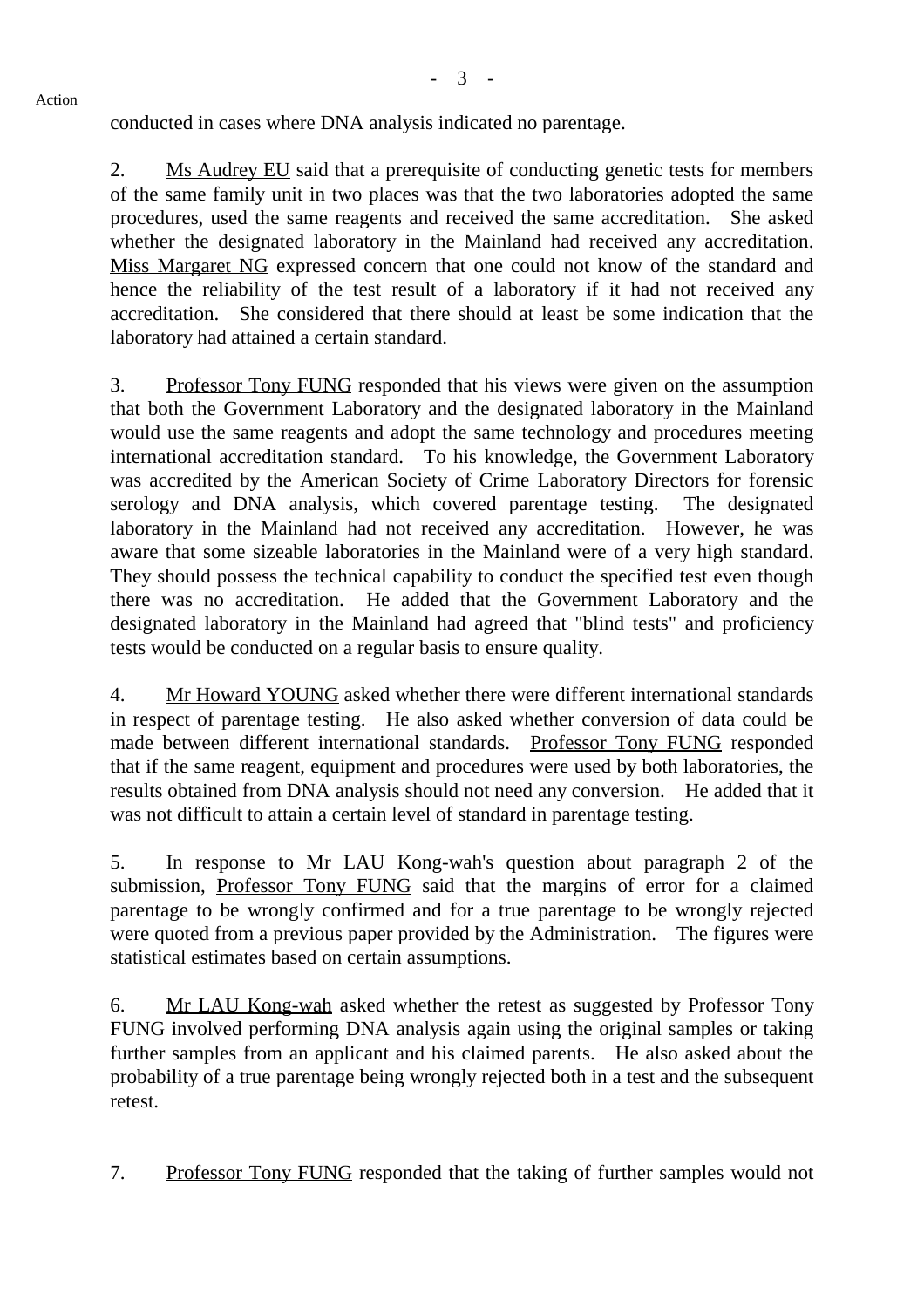be necessary, if the original samples had been taken properly in accordance with established procedures. If there were worries about possible error in the sampletaking process, further samples could be taken for the retest. He added that the probability of a true parentage being wrongly rejected in the same manner both in a test and the subsequent retest was virtually zero.

### **II. Meeting with the Administration**

(LC Paper Nos. CB(2) 929/00-01(01), CB(2) 831/00-01(01) and CB(2) 1000/00-01(01))

8. Members noted the Administration's response to the points raised in the letter dated 3 February 2001 from Miss Cyd HO. Members also noted a letter dated 8 February 2001 from the Legal Service Division of the Legislative Council (LegCo) Secretariat and the Administration's response to the issues raised in the letter.

9. In response to Miss Margaret NG's question about the meaning of "other things" as referred to in the last paragraph of page 1 of the Administration's response, Deputy Secretary for Security 3 (DS for S3) said that "other things" covered the other factors, which could be positive or negative, considered by the Director of Immigration (D of Imm) in processing a Certificate of Entitlement (C of E) application. Assistant Director of Immigration (Personal Documentation) (AD of Imm(PD)) added that as the factors considered by D of Imm varied from one case to another, it was not possible to provide an exhaustive list of factors.

10. Miss Margaret NG asked whether an adverse inference would be drawn from the failure of an applicant or his claimed parent to undergo a genetic test specified by D of Imm. DS for S3 responded that D of Imm could draw any inference as he considered proper, but that the decision of D of Imm was not final, as one could lodge an appeal against D of Imm's decision. Any inference as D of Imm considered proper had to be able to withstand legal challenges.

#### Other issues

11. In response to Ms Audrey EU's question about the number of designated laboratories in the Mainland, **DS** for S3 said that the Criminal Technology Division of the Guangdong Provincial Public Security Department (the Criminal Technology Division) would be the only designated laboratory in the Mainland. He stressed that the Government Laboratory and the Criminal Technology Division would adopt the same technology and procedures meeting international accreditation standard in conducting genetic tests.

12. Ms Audrey EU expressed concern that the fee for a genetic test and the Criminal Technology Division being designated as the laboratory for conducting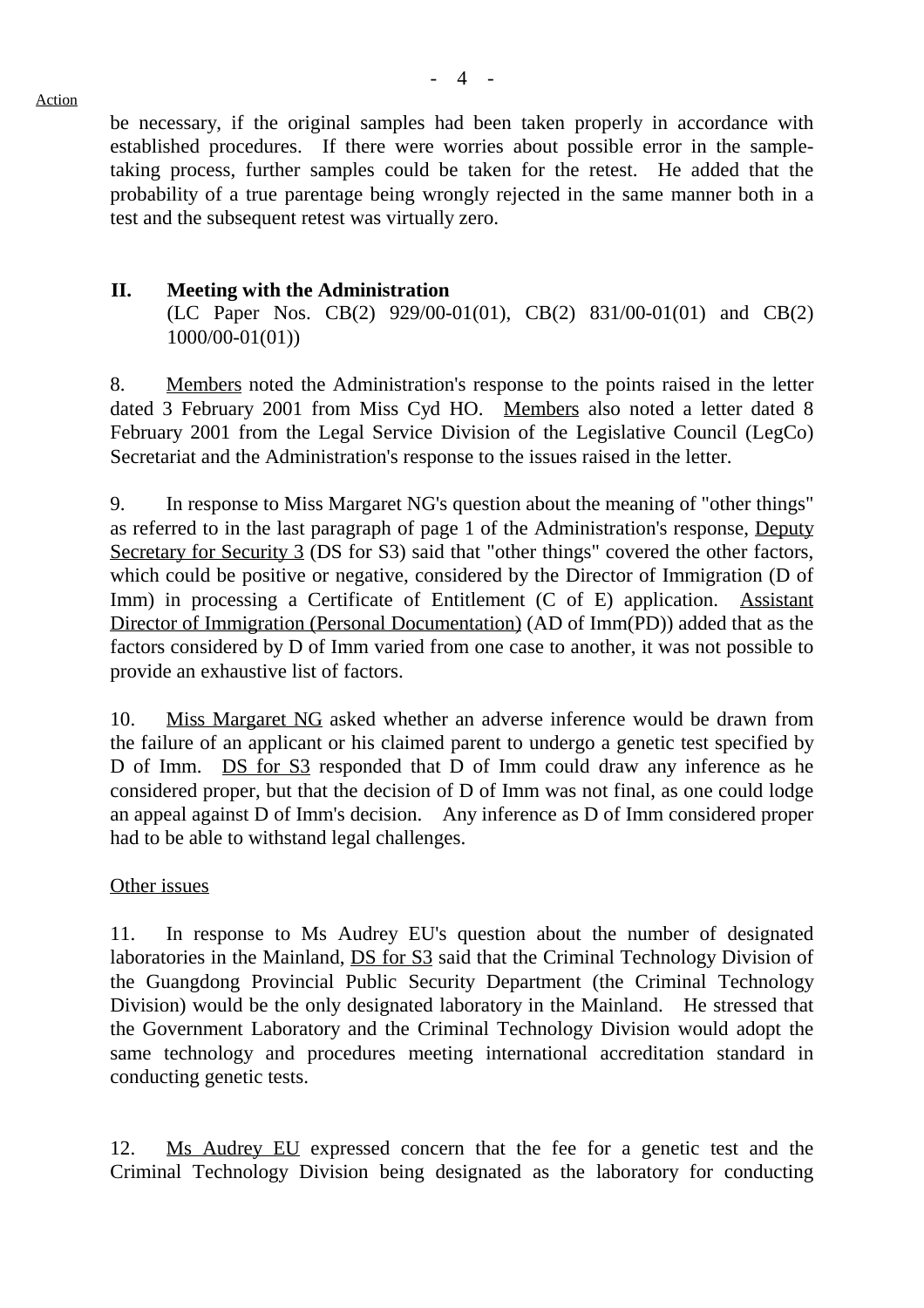- 5 -

genetic test in the Mainland were not provided for in the legislation. She also expressed concern that there was no provision in the Bill to safeguard personal privacy.

13. DS for S3 said that the fee for a genetic test in the Mainland would be roughly about RMB 1,000 per person. He pointed out that the Administration and the relevant Mainland authorities had agreed on the testing fee, which was determined on the basis of full recovery of cost. He added that the subject of genetic test fee and designated laboratory in the Mainland could be followed up by the LegCo Panel on Security, if necessary.

14. On the question of privacy, Principal Assistant Secretary for Security C informed members that the Government had to abide by the Personal Data (Privacy) Ordinance (PD(P)O). She informed members that the tissue specimens taken would only be used for the verification of a claimed parentage in a C of E application. The tissue specimens would be disposed of once a decision was made on the application. The applicants and their claimed parents would be informed of these arrangements in writing.

15. Ms Audrey EU said that if there was only one designated laboratory in the Mainland, there should not be difficulty in setting it out in subsidiary legislation or in a schedule to the principal legislation.

16. Deputy Law Officer (Civil Law) (DLO(CL)) responded that as the matter was a procedural one, it should not be dealt with in the legislation. This principle was also applied in many other legislation. Deputy Law Draftsman (DLD) added that there were many examples in other legislation where administrative arrangements and forms were not set out in the legislation but usually specified by general notices published in the Gazette. He added that if the name of the designated laboratory in the Mainland was set out in the legislation, any change of the designated laboratory would necessitate an amendment of the legislation.

17. Miss Margaret NG said that there were both examples where procedural matters were set out as legislation or by notice published in the Gazette. She requested that the name of the designated laboratory in the Mainland be set out in a piece of subsidiary legislation.

18. DLO(CL) responded that the court had recently stated in cases related to right of abode that the Gazette notice as referred to in section 2AB(4) of IO had legal effect although the Gazette notice was not subsidiary legislation. In this connection, Miss Margaret NG declared interest as a legal representative of overstayers involved in cases relating to the execution of removal orders by D of Imm against 17 Mainland overstayers who claimed to be permanent residents of HKSAR under Article 24(2) of the Basic Law. She said that she did not consider the court to be very satisfied about the fact that the Gazette notice was not subsidiary legislation.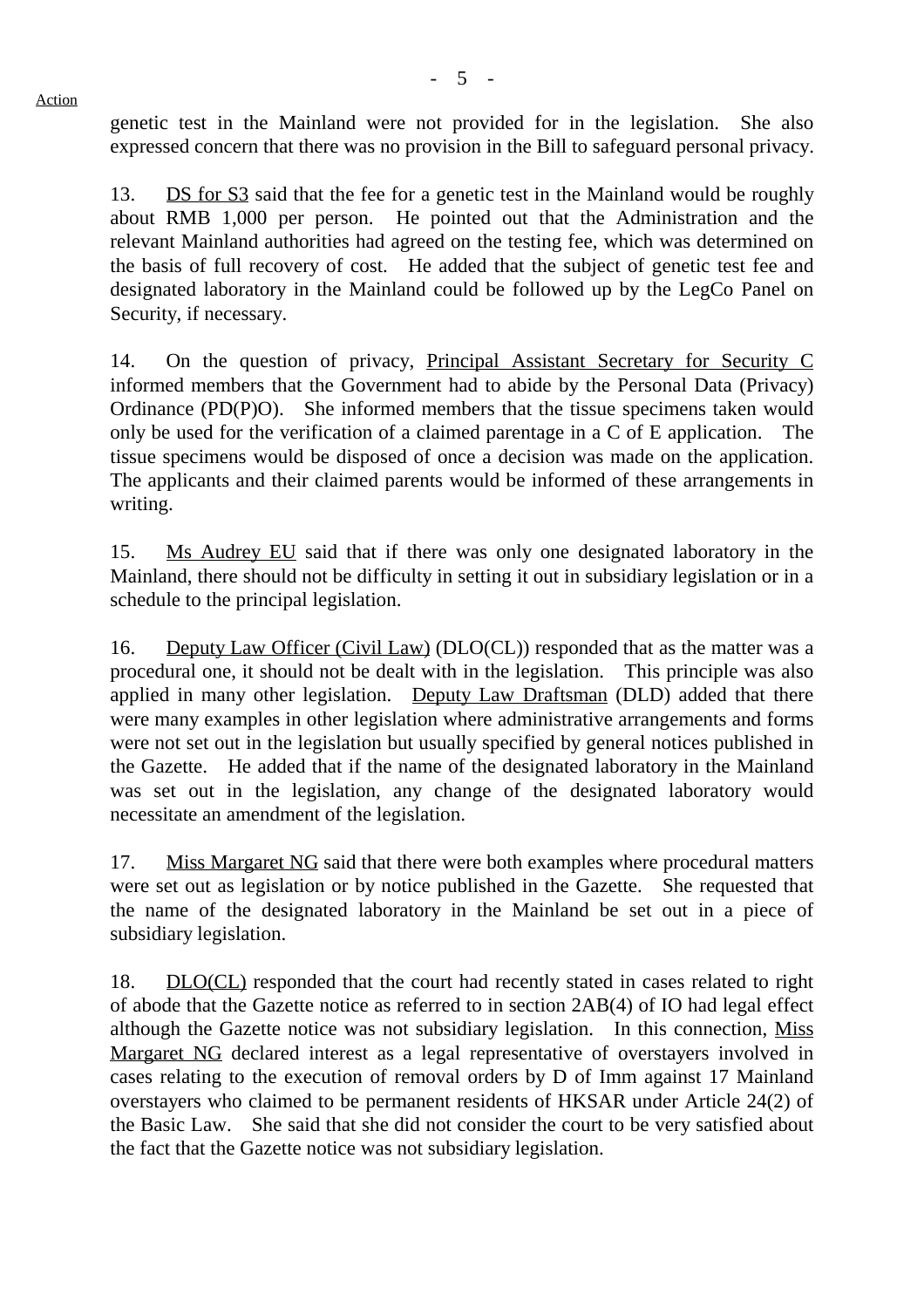19. DS for S3 said that the Administration had no intention to set out the name of the designated laboratory in the Mainland in a piece of subsidiary legislation. The proposed procedures, which were drawn up after thorough consideration having regard to convenience in administration and operation, were already sufficient. As regards the question of personal privacy, he pointed out that besides the protection provided by PD(P)O, pamphlets on the procedure would be distributed and applicants and their claimed parents would be informed of their rights and responsibilities through the issue of individually addressed letters if they are asked to take the test.

20. Miss Cyd HO expressed concern that the designated laboratory in the Mainland might impose charges on various services provided and contract out the genetic tests to other laboratories.

21. DS for S3 reiterated that as an agreement had been reached with the Mainland on the procedures and the testing fee, he believed that the Mainland would adhere to the agreement. AD of Imm (PD) added that the proposed procedures and arrangements were agreed by the Administration and the Mainland side after lengthy discussions. Such procedures and arrangements might be reviewed after implementation. In this connection, Miss Cyd HO and Miss Margaret NG requested that the Administration should provide members with its records of discussions with the Mainland. DS for S3 responded that the Administration was not in a position to provide members with the records of discussions which were confidential documents.

22. Ms Audrey EU clarified her request that the genetic testing fees as well as the mechanism for revision of fees, the name of the designated laboratory in the Mainland and the privacy measures be set out in subsidiary legislation. Her request was supported by Miss Margaret NG.

23. DS for S3 responded that it was inappropriate to set out procedures in legislation. The Criminal Technology Division had already undertaken to adopt the same technology and procedures adopted by the Government Laboratory. He hoped that the Bill could be passed early so that the proposed arrangements could be implemented as soon as possible.

Clause-by-clause examination of the Bill

24. Members then proceeded to examine the Bill clause-by-clause.

*Clause 1 (Short title and commencement)*

25. Members made no particular comments on the clause.

*Clause 2 (Certificate of entitlement)*

26. DS for S3 informed members that in response to a member's suggestion at the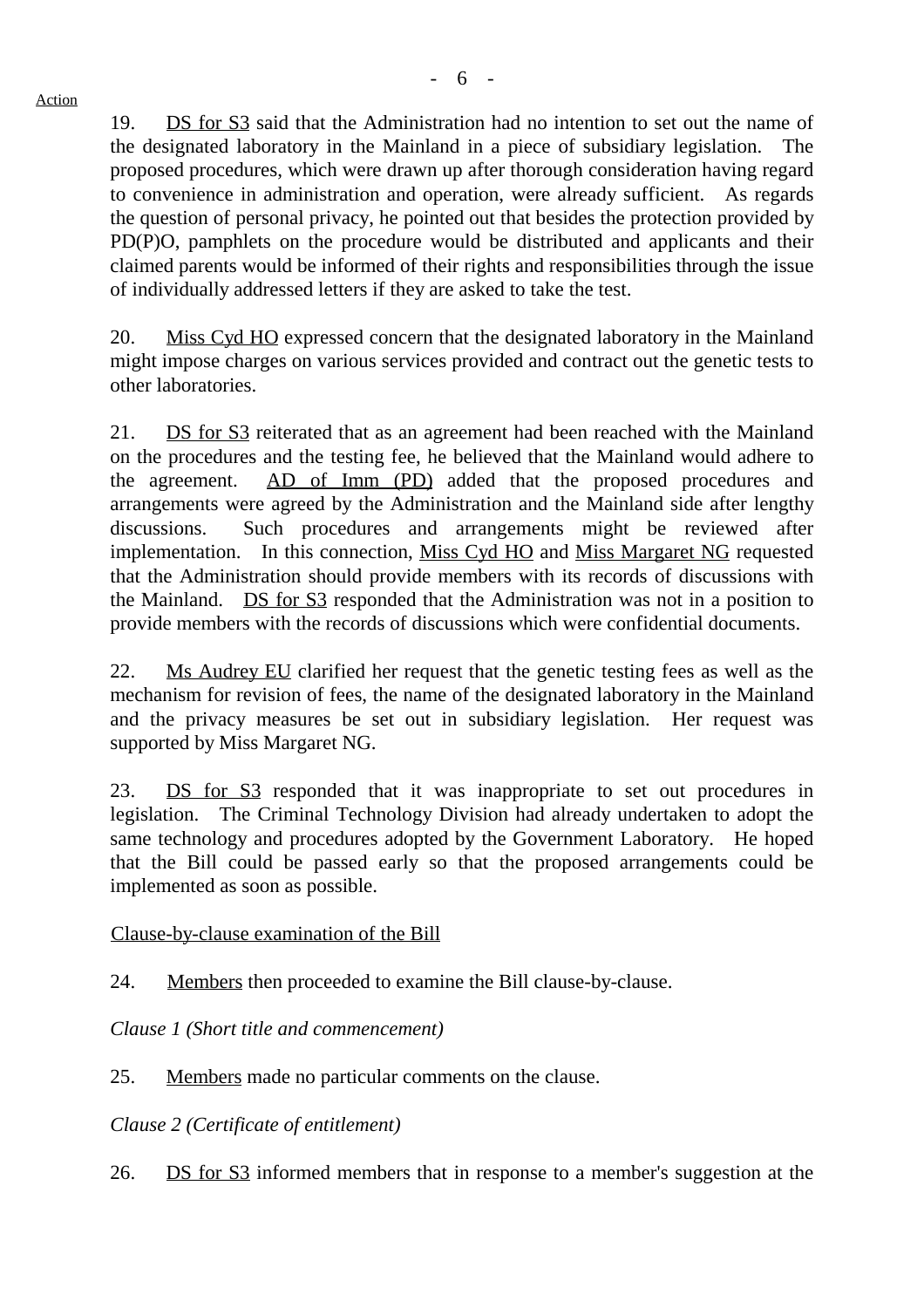Action

previous meeting, a Committee Stage amendment would be moved to amend the word "require" in the proposed section 2AB(7)(a) to "request". Similarly, the word "requires" in the proposed section 2AB(9) would be amended to "requests".

27. Members noted the Administration's proposed amendments to the proposed section 2AB(8) and the proposed addition of a new section 2AD(6A) issued vide LC Paper No. CB(2) 701/00-01(01) on 15 January 2001.

28. In response to Miss Margaret NG's question about the proposed addition of a new section 2AD(6A), DLO(CL) said that the proposed section was added in response to the suggestion of the Hong Kong Bar Association (the Bar). It sought to clarify that the Immigration Tribunal (the Tribunal) might draw any inference as it considered proper from the failure of an applicant or his claimed parent to undergo the prescribed genetic test in the manner specified by the D of Imm. He added that the word "required" in the proposed section would be amended as "requested". Miss Margaret NG said that to her knowledge, the Bar was most concerned about the use of the words "adverse inference" in the proposed section 2AB(8). As "adverse inference" would be amended to "any inference", the proposed section 2AD(6A) was no longer needed. Ms Audrey EU shared the same view. DS for S3 agreed to consider whether it was necessary to add a new subsection (6A) to section 2AD.

Adm

29. Ms Audrey EU said that the proposed section 2AB(8) as presently drafted might give one the impression that an inference must be drawn by D of Imm. She considered that "any inference" should be amended as "an inference, if any". Miss Margaret NG pointed out that it was a principle in law drafting that unnecessary words should be avoided. She considered that as D of Imm was responsible for drawing an inference even without the provision, the proposed section 2AB(8) was not needed.

30. DLD responded that as the word "may" was used, the proposed section 2AB(8) did not impose a responsibility on D of Imm to draw an inference. He added that express provisions to allow D of Imm and the Tribunal to draw an inference was consistent with the principle of maintaining clarity in law. He added that the proposed section 2AB(8) would have to be read in conjunction with the proposed section 2AB(9). Without the proposed section 2AB(8), the provision would have to be set out in the proposed section 2AB(9). DS for S3 said that the Administration considered it not necessary to introduce further amendments to the proposed section 2AB(8).

31. Assistant Legal Adviser 5 said that as the notices as referred to in the proposed section  $2AB(7)(a)$  and  $2AB(11)$  would be published in the Gazette, members might wish to request the Administration to provide a copy of the draft Gazette notice(s), if available. In response to members' request, DS for S3 undertook to provide the draft Gazette notice(s).

32. Miss Margaret NG said that she might propose a Committee Stage amendment

Adm